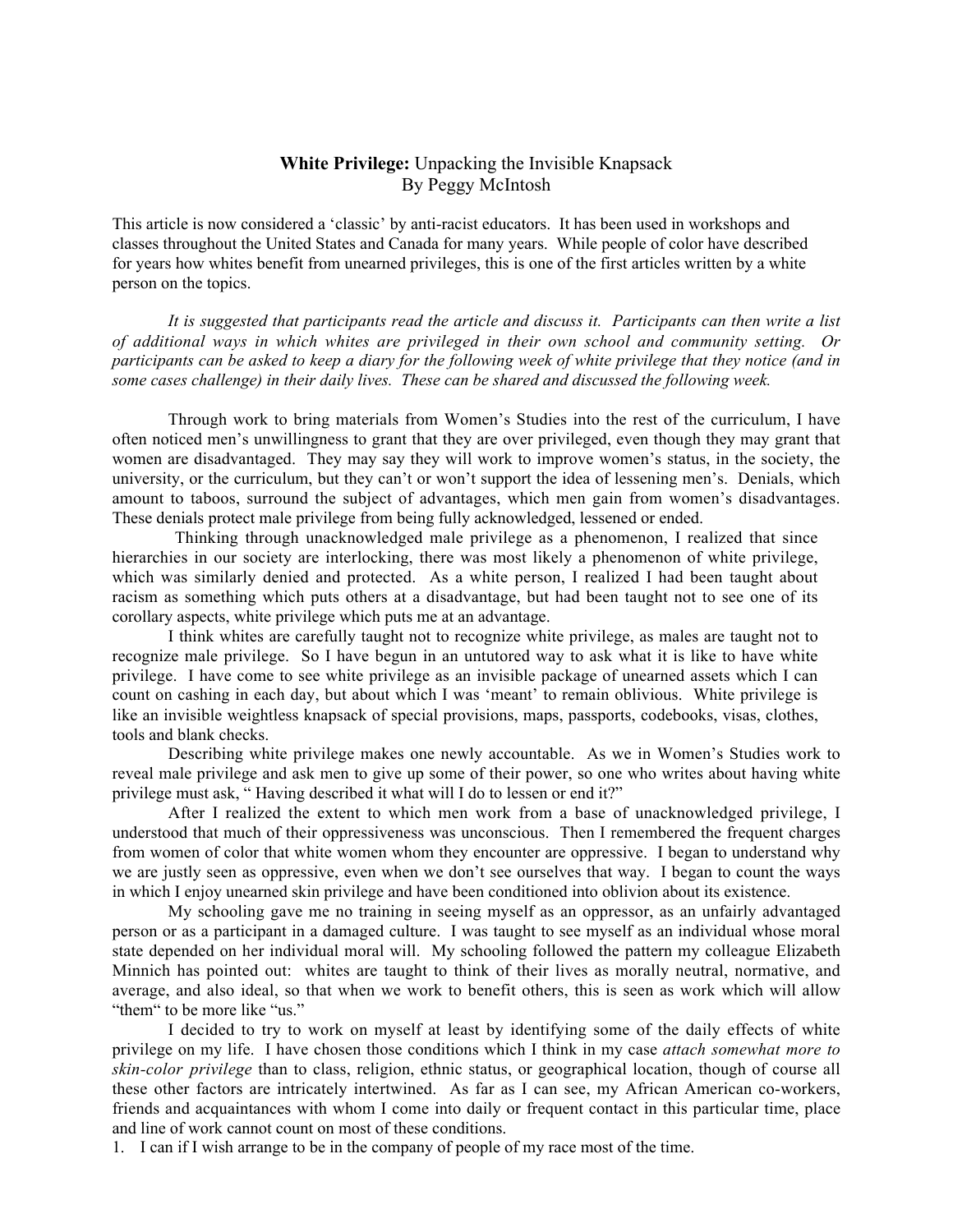2. If I should need to move, I can be pretty sure of renting or purchasing housing in an area, which I can afford and in which I would want to live.

3. I can be pretty sure that my neighbors in such a location will be neutral or pleasant to me.

4. I can go shopping alone most of the time, pretty well assured that I will not be followed or harassed.

5. I can turn on the television or open to the front page of the paper and see people of my race widely represented.

6. When I am told about our national heritage or about "civilization," I am shown that people of my color made it what it is.

7. I can be sure that my children will be given curricular materials that testify to the existence of their race.

8. If I want to, I can be pretty sure of finding a publisher for this piece on white privilege.

9. I can go into a music shop and count on finding the music of my race represented, into a supermarket and find the staple foods which fit with my cultural traditions, into a hairdresser's shop and find someone who can cut my hair.

10. Whether I use checks, credit cards or cash, I can count on my skin color not to work against the appearance of my financial reliability.

11. I can arrange to protect my children most of the time from people who might not like them.

12. I can swear, or dress in second hand clothes, or not answer letters, without having people attribute these choices to the bad morals, the poverty, or the illiteracy of my race.

13. I can speak in public to a powerful male group without putting my race on trial.

14. I can do well in a challenging situation without being called a credit to my race.

15. I am never asked to speak for all the people of my racial group.

16. I can remain oblivious of the language and customs of persons of color who constitute the world's majority without feeling in my culture any penalty for such oblivion.

17. I can criticize our government and talk about how much I fear its policies and behavior without being seen as a cultural outsider.

18. I can be pretty sure that if I ask to talk to "the person in charge," I will be facing a person of my race.

19. If a traffic cop pulls me over or if the IRS audits my tax return, I can be sure I haven't been singled out because of my race.

20. I can easily buy posters, post-cards, picture books, greeting cards, dolls, toys, and children's magazines featuring people of my race.

21. I can go home from most meetings of organizations I belong to feeling somewhat tied in, rather than isolated, out-of-place, outnumbered, unheard, held at a distance, or feared.

22. I can take a job with an affirmative action employer without having coworkers on the job suspect that I got it because of race.

23. I can choose public accommodation without fearing that people of my race cannot get in or will be mistreated in the place I have chosen.

24. I can be sure that if I need legal or medical help my race will not work against me.

25. If my day, week or year is going badly, I need not ask of each negative episode or situation whether it has racial overtones.

26. I can choose blemish cover or bandages in "flesh" color and have them more or less match my skin.

I repeatedly forgot each of the realizations on this list until I wrote it down. For me white privilege has turned out to be an elusive and fugitive subject. The pressure to avoid it is great, for in facing it I must give up the myth of meritocracy. If these things are true, this is not such a free country; one's life is not what one makes it; many doors open for certain people through no virtues of their own.

In unpacking this invisible backpack of white privilege, I have listed conditions of daily experience which I once took for granted. Nor did I think of any of these perquisites as bad for the holder. I now think that we need a more finely differentiated taxonomy of privilege, for some these varieties are only what one would want for everyone in a just society, and others give license to be ignorant, oblivious, arrogant and destructive.

I see a pattern running through the matrix of white privilege, a pattern of assumptions which were passed on to me as a white person. There was one main piece of cultural turf; it was my own turf, and I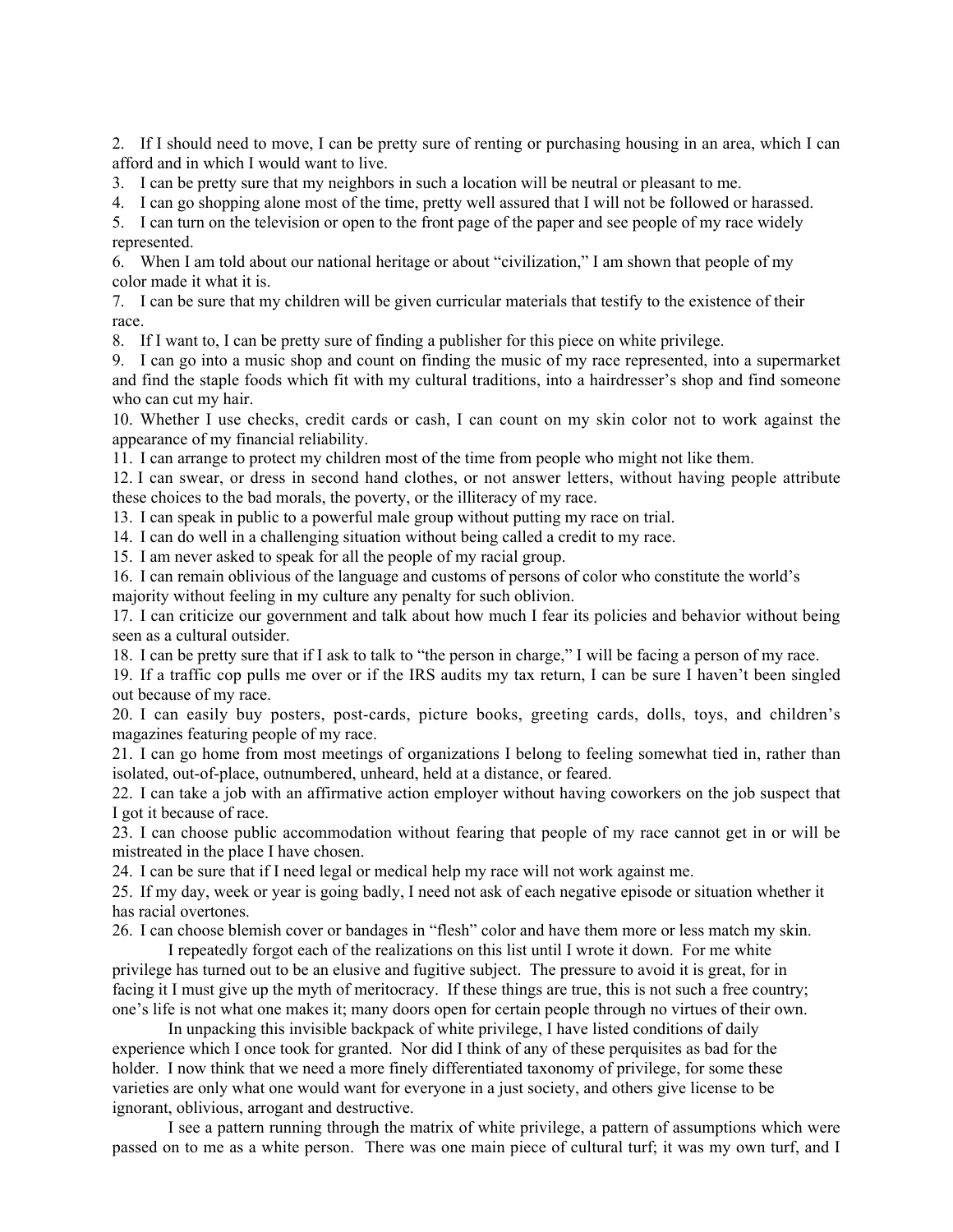was among those who could control the turf. *My skin color was an asset for any move I was educated to want to make.* I could think of myself as belonging in major ways, and of making social systems work for me. I could freely disparage, fear, neglect, or be oblivious to anything outside of the dominant cultural forms. Being of the main culture, I could also criticize it fairly freely.

In proportion as my racial group was being confident, comfortable, and oblivious, other groups were likely being made unconfident, uncomfortable, and alienated. whiteness protected me from many kinds of hostility, distress, and violence, which I was being subtly trained to visit in turn upon people of color.

For this reason, the word "privilege" now seems to be misleading. We usually think of privilege as being a favored state, whether earned or conferred by birth or luck. Yet some of the conditions I have described here work to systematically over empower certain groups. Such privilege simply *confers dominance* because of one's race or sex.

I want, then, to distinguish between earned strength and unearned power conferred systematically. Power from unearned privilege can look like strength when it is in fact permission to escape or to dominate. But not all of the privileges on my list are inevitably damaging. Some, like the expectation that neighbors will be decent to you, or that your race will not count against you in court, should be the norm in a just society. Others, like the privilege to ignore less powerful people, distort the humanity of the holders as well as the ignored groups.

We might at least start by distinguishing between positive advantages which we can work to spread, and negative types of advantages which unless rejected will always reinforce our present hierarchies. For example, the feeling that one belongs within the human circle, as Native Americans say, should not be seen as a privilege for a few. Ideally it is an *unearned entitlement*. At present, since only a few have it, it is an *unearned advantage* for them. This paper results from a process of coming to see that some of the power which I originally saw as attendant on being a human being in the U.S. consisted in *unearned advantage* and *conferred dominance*.

I have met very few men who are truly distressed about systemic, unearned male advantage and conferred dominance. And so one question for me and others like me is whether we will be like them or whether we will get truly distressed, even outraged about unearned race advantage and conferred dominance and if so, what will we do to lessen them. In any case, we need to do more work in identifying how they actually affect our daily lives. Many, perhaps most of our white students in the U.S. think that racism doesn't affect them because they are not people of color, they do not see "whiteness" as a racial identity. In addition, since race and sex are not the only advantaging systems at work, we need similarly to examine the daily experience of having age advantage, or ethnic advantage, or physical ability, or advantage related to nationality, religion or sexual orientation.

Difficulties and dangers surrounding the task of finding parallels are many. Since racism, sexism and heterosexism are not the same, the advantaging associated with them should not be seen as the same. In addition, it is hard to disentangle aspects of unearned advantage which rest more on social class, economic class, race, religion, sex and ethnic identity than on other factors. Still, all of the oppressions are interlocking, as the Combahee River Collective Statement of 1977 continues to remind us eloquently.

One factor seems clear about all of the interlocking oppressions. They take both active forms which we can see and embedded forms which as a member of the dominant group one is not taught to see. In my class and place, I did not see myself as a racist because I was taught to recognize racism only in individual acts of meanness by members of my group, never in the invisible systems conferring unsought racial dominance on my group from birth.

Disapproving of the systems won't be enough to change them. I was taught to think that racism could end if white individuals changed their attitudes. (But) a "white" skin in the United States opens many doors for whites whether or not we approve of the way dominance has been conferred on us. Individual acts can palliate, but cannot end, these problems.

To redesign social systems we need first to acknowledge their colossal unseen dimensions. The silences and denials surrounding privilege are the key political tool here. They keep the thinking about equality or equity incomplete, protecting unearned advantage and conferred dominance by making these